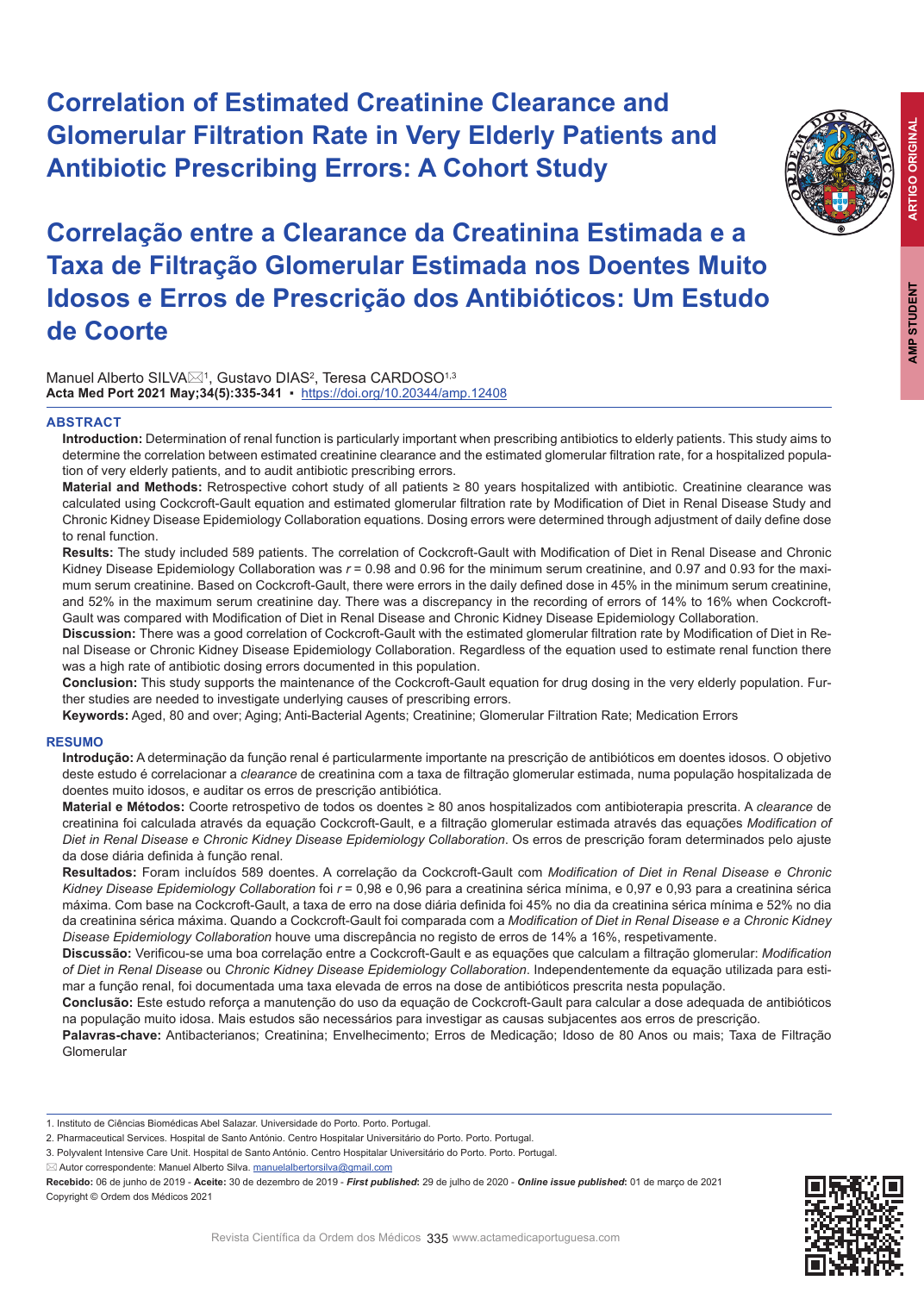#### **INTRODUCTION**

Most drugs and their metabolites are excreted by the kidney through glomerular filtration. The overall size, mass and effective area of filtration decrease with increasing  $age.<sup>1,2</sup>$ 

Therefore, there is an increased risk of drug and active metabolite accumulation in older patients, which accounts for the greater incidence of adverse drug reactions in this age group.1

Adverse drug events are between the fourth and sixth leading cause of death in the United States<sup>3</sup> and are responsible for one in six hospital admissions of older adults.<sup>4</sup>

Antibiotics are the second most common cause of adverse drug events in the ambulatory setting among seniors.<sup>5</sup>

Most guidelines recommend drug dosing adjustments in older adults with or without renal disease. The focus should be placed on reaching the optimal balance between improved outcomes while minimizing potential for drug toxicity. Therefore, the evaluation of renal function is of the essence. In order to determine renal function, several equations have been studied and validated using serum creatinine level as a marker for renal clearance. The Cockcroft-Gault (CG) equation, despite inaccurate in the elderly, remains the most widely used equation for determining the creatinine clearance. For more accurate assessment of estimated glomerular filtration rate (GFR), two other equations have been developed using larger populations: the Modification of Diet in Renal Disease (MDRD) Study equation and the Chronic Kidney Disease Epidemiology Collaboration (CKD-EPI) equation. $1,6$ 

In comparisons between the CG, MDRD and CKD-EPI in the elderly, MDRD and CKD-EPI have been shown to more accurately assess estimated GFR than CG<sup>6</sup>; however, the MDRD Study equation has not been validated in elderly persons ( $> 70$  years of age).<sup>7</sup>

The aim of this study is to determine the correlation between estimated creatinine clearance by CG equation with estimated GFR by MDRD and CKD-EPI equations, for a hospitalized population of very elderly patients (aged 80 years and older), and to audit antibiotic prescription, namely adjustment to renal function.

## **MATERIAL AND METHODS**

Retrospective cohort study of all patients aged 80 years and older, admitted to Hospital de Santo António, Centro Hospitalar Universitário do Porto (HSA-CHUP), to whom antibiotic therapy was prescribed with intention to treat (antibiotic prophylaxis was not included). It was conducted over a three- month period, between 1<sup>st</sup> January 2017 and 31<sup>th</sup> March 2017. Ethical approval was obtained from the Ethical Committee for Health of HSA-CHUP, on March 2019 – N/ REF.ª 2018.224(194-DEFI/193-CES).

#### **Clinical characterization and approach**

In the study period, prescribed antibiotic regimens, the loading doses, the daily defined doses (DDD) – in the day of maximum and minimum serum creatinine – and the total period of antibiotic therapy were obtained from the clinical records. In every patient, only the first cycle of antibiotic treatment in each hospitalization was considered. If modifications were made to the prescribed antibiotics, the reasons stated in the clinical records were also obtained. Patients with end-stage renal disease undergoing hemodialysis, peritoneal dialysis, or kidney transplantation, those prescribed with topical antibiotics or antibiotics with a prophylactic intent or those in whom the treatment lasted less than 48 hours were excluded.

Patients' age, gender, race, body weight and height were obtained from the clinical records. Patients' comorbidities were determined and used to obtain the Charlson Comorbidity Index (CCI) score.<sup>8</sup> The degree of functional impairment was determined according to the Karnofsky Performance Status Scale (KPS), using the information provided by clinical records.<sup>9</sup> This variable was then categorized in two groups: a group of patients with preserved autonomy in activities of daily living (score ≥ 70%) and a group of patients with some degree of dependence (score < 70%). The prescribing software used for inpatients was also used to assess if the patients' weight and creatinine were registered for automatic calculation of creatinine clearance.

### **Renal function calculation equations**

For each patient, renal function was estimated using three creatinine-based equations: the CG equation,<sup>10</sup> which was further adjusted based on body weight and body mass index (BMI), since this equation appears to become less accurate in weight extremes (underweight and particularly overweight and obesity)<sup>11</sup>; the 4-variable MDRD Study equation<sup>12</sup>; and the CKD-EPI equation.<sup>13</sup> The MDRD Study and CKD-EPI equations calculate the estimated GFR normalized to a standard body surface area (BSA) of 1.73 m<sup>2</sup> and generally are reported in mL/min/1.73 m<sup>2</sup>. These BSAadjusted values were converted through the Dubois formula,<sup>14</sup> so that all were expressed in units of mL/min, the units of GFR that are expressed in the majority of drug dosing labels**.**

## **Antibiotic prescribing errors**

A prescription was classified as a dosing error if it did not follow the recommended guidelines for drug adjustment to the renal function, according to The Sanford Guide to Antimicrobial Therapy*,* 15 whether it was by exceeding the maximum DDD – excess dosing – or by giving a lower dose than recommended – under dosing. An incorrect loading dose was also classified as a dosing error. In the case that more than one antibiotic was prescribed simultaneously, and only one presented a dosing error, that error prevailed upon the correct dosing; if both presented different types of dosing errors (e.g.: under and excess dosing), under dosing was prioritized. As three different equations for estimating renal function were used, the impact that using different formulas to estimate renal function had on the number of dosing errors was also compared. The association of dosing errors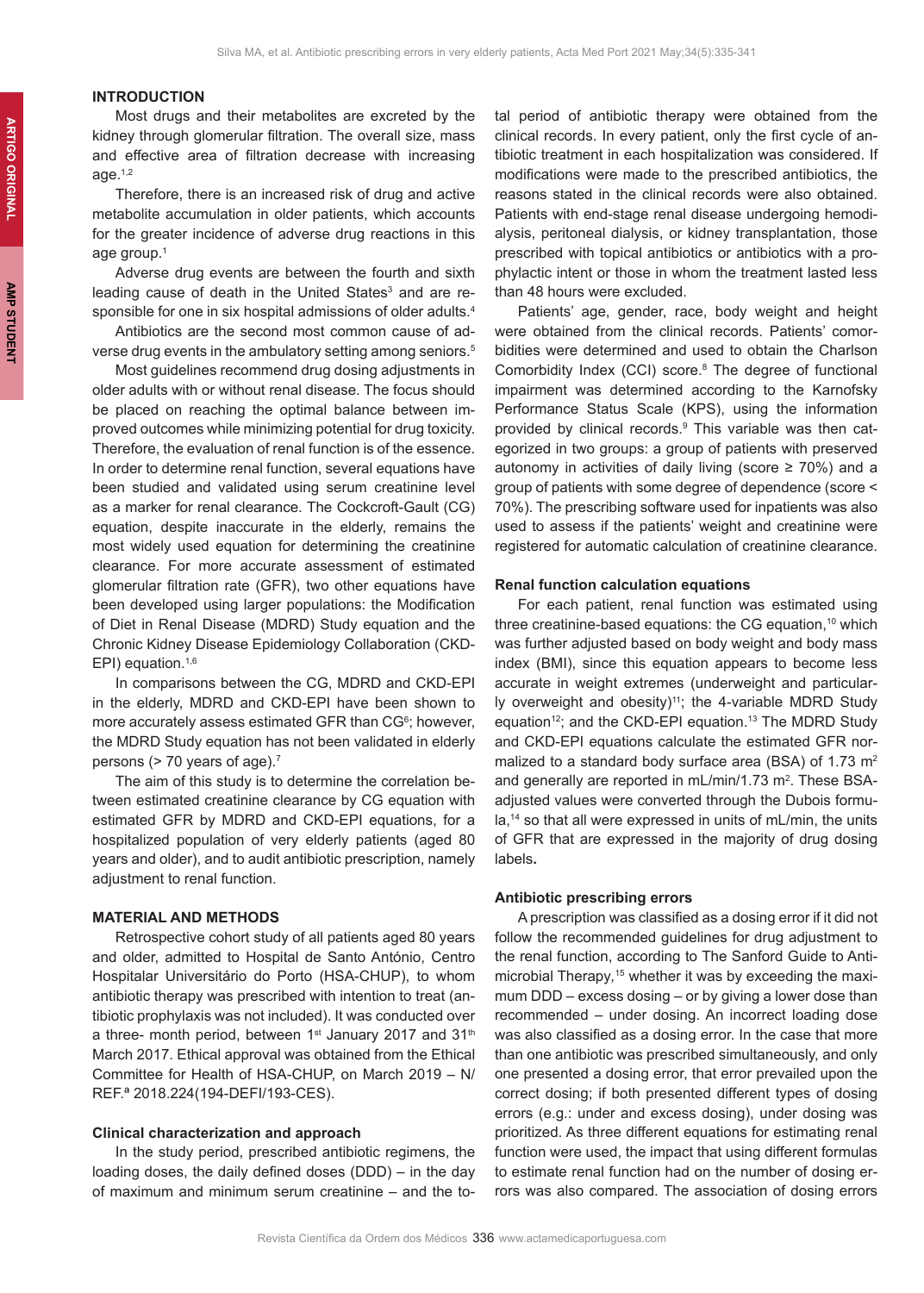with patient age, gender, race, comorbidities, functional status, body weight (real, ideal, adjusted), height, BMI, weight and/or creatinine registry in the prescribing software were also examined. All dosing errors were based on the same day creatinine.

## **Statistical analysis**

Categorical variables were described as proportions and compared using chi-square or Fisher's exact test. Continuous variables were described by mean and standard deviation. Comparisons of continuous variables were performed using student *t-*test, after confirming its normal distribution through histogram.

Correlation was studied with Pearson correlation coefficient.

The association between the dependent variable (antibiotic prescribing error) and the other variables was studied through univariate logistic regression. Those with a clear association in the univariate analysis (*p*-value < 0.1) were selected for the multivariable analysis. The results of the multivariable models are expressed as odds ratio (OR) with 95% confidence interval (CI<sub>95%</sub>) and *p*-values. The calibration was tested using the Hosmer-Lemeshow goodness-offit test. The significance level was defined as *p* < 0.05.

The statistical analysis was performed in IBM SPSS (Statistical Package for the Social Sciences)**®** 25 (SPSS Inc., Chicago IL).

# **RESULTS**

# **Clinical characterization and correlation between estimated CG and estimated GFR**

During the study period, 929 patients aged 80 years or older undergoing antibiotic therapy were admitted to HSA-CHUP. Of these, a total of 340 patients (36.6%) were ex-



Figure 1 – Flow diagram of included patients ESRD: end-stage renal disease

cluded from this study (Fig. 1): 12 (1.3%) had end-stage renal disease undergoing hemodialysis, peritoneal dialysis or kidney transplantation; 7 (0.8%) were on topical antibiotics; 89 (9.6%) had antibiotic prophylaxis; 104 (11.2%) had antibiotic therapy for less than 48 hours; 21 (2.3%) did not have serum creatinine values available in the clinical records during the antibiotic therapy period; and 107 (11.5%) did not have weight and/or height data available in the clinical records.

The clinical characteristics of the 589 patients included in the study population are listed in Table 1. The mean age of the cohort was  $87 \pm 4$  years. The male gender accounted for 42% of patients. Only one patient of this population was black. Regarding the KPS, 37% of patients were independent in activities of daily living (Karnofsky score above 70%).

Considering the baseline serum creatinine, mean creatinine clearance estimated with CG equation was 42 ± 17 mL/min and mean estimated GFR with MDRD Study and CKD-EPI equations were  $63 \pm 27$  and  $57 \pm 20$  mL/min, respectively ( $p < 0.001$ ). The correlation of CG equation with MRDR (*r* = 0.95, *p* < 0.001) is shown in Fig. 2A and with CKD-EPI (*r* = 0.96, *p* < 0.001) in Fig. 2B.

Considering the minimum serum creatinine, mean creatinine clearance from CG equation was  $36 \pm 19$  mL/min and mean estimated GFR from MDRD Study and CKD-EPI equations were  $54 \pm 31$  and  $49 \pm 24$  mL/min, respectively (*p* = 0.002). The correlation of CG equation with MRDR obtained an *r* = 0.98 (*p* < 0.001) and with CKD-EPI an *r* = 0.96 (*p* < 0.001).

Considering the maximum baseline serum creatinine, mean creatinine clearance from CG equation was  $46 \pm 22$ mL/min and mean estimated GFR from MDRD Study and CKD-EPI equations were  $70 \pm 38$  and  $59 \pm 24$  mL/min, respectively  $(p < 0.001)$ . The correlation of CG equation with MRDR obtained an *r* = 0.97 (*p* < 0.001) and with CKD-EPI an *r* = 0.93 (*p* < 0.001).

| <b>Characteristic</b>                          |             |
|------------------------------------------------|-------------|
| Age (years), mean $\pm$ SD                     | $87 \pm 4$  |
| Male gender, n (%)                             | 246 (42)    |
| KPS scale $\geq$ 70, n (%)                     | 216(37)     |
| CCI score, mean ± SD                           | $7 \pm 2$   |
| Weight (kg), mean $\pm$ SD                     | $65 \pm 14$ |
| Ideal body weight (kg), mean $\pm$ SD          | $56 \pm 10$ |
| Adjusted body weight (kg), mean $\pm$ SD       | $60 \pm 10$ |
| Height (cm), mean $\pm$ SD                     | $161 \pm 9$ |
| BMI (kg/m <sup>2</sup> ), mean $\pm$ SD        | $30 \pm 5$  |
| $CG$ (mL/min), mean $±$ SD                     | $42 \pm 17$ |
| MDRD ( $mL/min$ ), mean $\pm$ SD               | $63 \pm 27$ |
| CKD-EPI (mL/min), mean ± SD                    | $57 \pm 20$ |
| Antibiotic therapy period (days), median (IQR) | $8(6 - 10)$ |

SD: standard deviation; KPS: Karnofsky Performance Status scale; CCI: Charlson Comorbidity index; BMI: body mass index; CG: Cockcroft-Gault equation; MDRD: Modification of Diet in Renal Disease Study equation; CKD-EPI: Chronic Kidney Disease Epidemiology Collaboration equation; IQR: interquartile range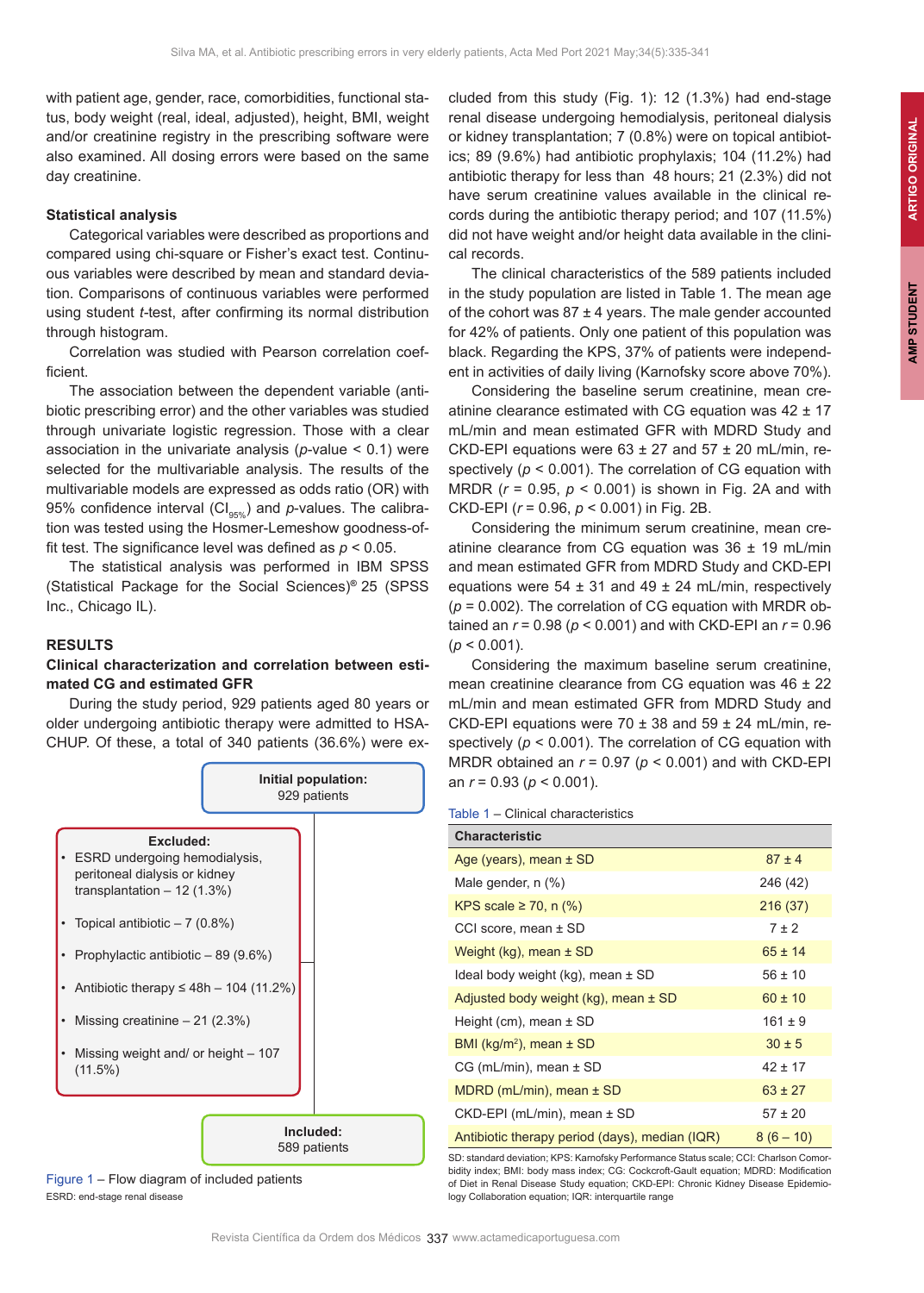

Figure 2 – (A) Correlation between baseline estimated CG and estimated GFR by MDRD equation (mL/min); (B) Correlation between baseline estimated CG and estimated GFR by CKD-EPI equation (mL/min).

#### CG: Cockcroft-Gault equation; MDRD: Modification of Diet in Renal Disease Study equation; CKD-EPI: Chronic Kidney Disease Epidemiology Collaboration equation

## **Antibiotic prescribing errors**

Dosing errors in the loading dose were observed in 264 patients (44.8%): 226 (38.4%) in excess and 38 (6.5%) in under dosing.

Considering the CG equation, there were errors in DDD in 52.0% of the patients in the minimum creatinine day and 47.7% of the patients in the maximum creatinine day. Errors in the DDD according to the different renal function calculation equations are presented in Table 2. Error rates varied from 46.7% to 52.0%, in the day of minimum creatinine, and 40.1% to 53.7%, in the day of maximum creatinine.

Table 3 compares dosing errors obtained according to the MDRD and CKD-EPI equations compared to the CG equation. Using MDRD to calculate GFR, there were 85 patients (14.4%) in whom dosing errors were classified differently from the CG equation for creatinine clearance for minimum creatinine and 98 (16.6%) for maximum creatinine. Using the CKD-EPI equation, there were 83 patients (14.1%) classified differently when compared to the classification based on the CG equation for the minimum serum creatinine and 92 (15.6%) for the maximum serum creatinine.

The study of risk factors associated with error in DDD is presented in Table 4. The final multivariate logistic model retained, with an adjusted OR  $(Cl_{95\%})$ , without available data on weight = 1.571 (1.123 - 2.197), for the minimum creatinine day, and ideal body weight =  $0.982$  ( $0.966 - 0.998$ ) per kg for the maximum creatinine day. The Hosmer and Lemeshow test did not show evidence of lack of fit.

Prescribed antibiotics were modified in 154 cases (26.1%) and only in five patients it was due to side effects. Of these five patients, and according to the CG equation, four presented excess dosing either in the minimum creatinine day, maximum creatinine day or in the loading dose, and only one did not present any dosing errors at all.

#### **DISCUSSION**

In this population of very old patients there was an excellent correlation of CG with MDRD and CKD-EPI for different levels of renal impairment. Regardless of the equation used to estimate renal function there was a high rate of antibiotic dosing errors documented in this population.

In the elderly, MDRD and CKD-EPI have been shown to more accurately estimate GFR when compared with CG.<sup>6</sup>

Table 2 – Dosing errors in the daily defined dose of antibiotic therapy according to the different renal function calculation equations in the day of minimum and maximum serum creatinine

| Errors in daily defined dose, n (%) | CG         | <b>MDRD</b> | <b>CKD-EPI</b> |
|-------------------------------------|------------|-------------|----------------|
| Minimum Cr                          |            |             |                |
| <b>Under</b>                        | 157(26.7)  | 186 (31.6)  | 193(32.8)      |
| <b>Excess</b>                       | 149(25.3)  | 89(15.1)    | 90(15.3)       |
| <b>Total</b>                        | 306(52.0)  | 275(46.7)   | 283(48.0)      |
| Maximum Cr                          |            |             |                |
| Under                               | 89 (15.1)  | 117 (19.9)  | 192 (32.6)     |
| <b>Excess</b>                       | 192 (32.6) | 119 (20.2)  | 124(21.1)      |
| Total                               | 281 (47.7) | 236 (40.1)  | 316 (53.7)     |

Note: 'Under' refers to dosing errors in which lower daily doses than recommended were given; 'excess' refers to dosing errors in which the maximum daily dose was exceeded Cr: creatinine; CG: Cockcroft-Gault equation; MDRD: Modification of Diet in Renal Disease Study equation; CKD-EPI: Chronic Kidney Disease Epidemiology Collaboration equation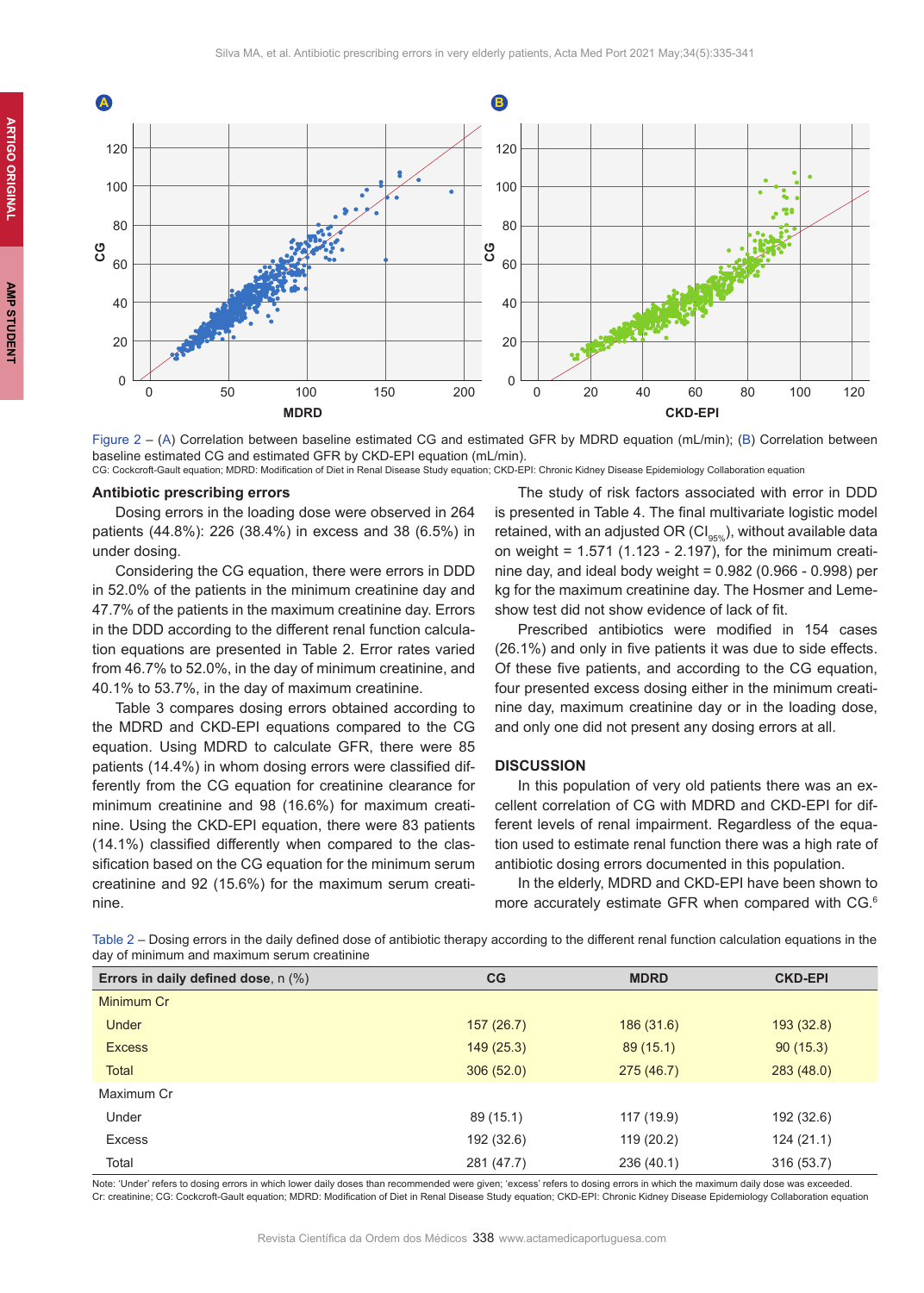|                |                |                | CG                |                |                |                   |                |                |
|----------------|----------------|----------------|-------------------|----------------|----------------|-------------------|----------------|----------------|
|                |                |                | <b>Minimum Cr</b> |                |                | <b>Maximum Cr</b> |                |                |
| Equations      | Dosing errors  |                | <b>Under</b>      | <b>Correct</b> | <b>Excess</b>  | <b>Under</b>      | <b>Correct</b> | <b>Excess</b>  |
| <b>MDRD</b>    | <b>Under</b>   | Count          | 157               | 25             | $\overline{4}$ | 89                | 25             | 3              |
|                |                | % within total | 26.7              | 4.2            | 0.7            | 15.1              | 4.2            | 0.5            |
|                | <b>Correct</b> | Count          | $\mathbf 0$       | 258            | 56             | 0                 | 283            | 70             |
|                |                | % within total | $\mathbf 0$       | 43.8           | 9.5            | $\mathbf 0$       | 48.0           | 11.9           |
|                | <b>Excess</b>  | Count          | $\mathbf 0$       | 0              | 89             | $\mathbf 0$       | 0              | 119            |
|                |                | % within total | $\mathbf 0$       | 0              | 15.1           | $\mathbf 0$       | 0              | 20.2           |
| <b>CKD-EPI</b> | <b>Under</b>   | Count          | 157               | 24             | 12             | 89                | 22             | $\overline{4}$ |
|                |                | % within total | 26.7              | 4.1            | 2.0            | 15.1              | 3.7            | 0.7            |
|                | <b>Correct</b> | Count          | $\mathbf 0$       | 259            | 47             | $\Omega$          | 286            | 66             |
|                |                | % within total | $\mathbf 0$       | 44.0           | 8.0            | $\Omega$          | 49.1           | 11.2           |
|                | <b>Excess</b>  | Count          | $\mathbf 0$       | 0              | 90             | $\mathbf 0$       | 0              | 122            |
|                |                | % within total | $\mathbf 0$       | 0              | 15.3           | 0                 | $\mathbf 0$    | 20.7           |

# Table 3 – Comparison of dosing errors using MDRD and CKD-EPI formulas compared with the CG equation

Note: 'Under' refers to dosing errors in which lower DDD than recommended were given; 'correct' refers to the lack of dosing errors; and 'excess' refers to dosing errors in which the maximum doses were exceeded. The blue-colored cells refer to dosing errors classified in the same way by both equations; and the yellow-colored cells refer to dosing errors classified differently by both equations.

CG: Cockcroft-Gault equation; MDRD: Modification of Diet in Renal Disease Study equation; CKD-EPI: Chronic Kidney Disease Epidemiology Collaboration equation.

However, pharmacokinetic studies over the last few years have used the CG equation to determine the level of renal function for dosage adjustment in drug labels. As a result, it has become a common practice for drug dosing. Furthermore, most of the published information on dosage adjustments in renal impairment is based on creatinine clearance estimated from the CG equation.

Based on the CG equation, there were errors in DDD in approximately half of the study population; this value is within the range described by Long *et al*, a review that included 4 studies conducted in inpatient settings that describes renal dosing guideline noncompliance rates between 19% and 67%.<sup>16</sup> Although these studies considered drugs other than antibiotics, most of the medications prescribed at unadjusted doses were antibiotics. A recent retrospective observational study performed in two geriatric hospitals found

that 20% of inpatients were prescribed a drug with incorrect adjustment for renal function based on the CG equation.<sup>17</sup>

Dosing errors reported in this study were due to both under and excess dosing. In the loading dose, excess dosing was more frequent; in the DDD, under dosing was slightly more frequent in the minimum creatinine day, whereas over-dosing was more frequent in the maximum creatinine day. Any form of dosing error can be harmful. Over-dosing a drug may lead to administration of inappropriately large doses and possible toxicity. Among the five patients in whom the initial antibiotic was changed due to side effects, there was over-dosing of the prescribed antibiotic in four. Conversely, under dosing may result in compromised therapeutic efficacy, resistance development and poor prognosis.

| Table 4 – Factors associated with error in daily defined dose |  |  |  |  |
|---------------------------------------------------------------|--|--|--|--|
|---------------------------------------------------------------|--|--|--|--|

|                                                  | DDD error in the minimum creatinine day<br>$(n = 306)$ |                   |         | DDD error in the maximum creatinine day<br>$(n = 281)$ |                   |           |  |
|--------------------------------------------------|--------------------------------------------------------|-------------------|---------|--------------------------------------------------------|-------------------|-----------|--|
| <b>Risk factor</b>                               |                                                        | Crude OR          | p value |                                                        | Crude OR          | $p$ value |  |
| Age (years), mean $\pm$ SD                       | $87 \pm 4$                                             | 1.020 per year    | 0.300   | $87 \pm 5$                                             | 1.017 per year    | 0.359     |  |
| Male gender, n (%)                               | 123 (40)                                               | 0.874             | 0.422   | 107 (38)                                               | 0.748             | 0.083     |  |
| KPS scale $\geq$ 70, n (%)                       | 111(36)                                                | 0.965             | 0.835   | 93(33)                                                 | 0.744             | 0.086     |  |
| CCI, mean $\pm$ SD                               | $7 \pm 2$                                              | 1.044 per point   | 0.311   | $7 \pm 2$                                              | 0.992 per point   | 0.843     |  |
| Real body weight (kg), mean $\pm$ SD             | $65 \pm 15$                                            | 1.003 per kg      | 0.643   | $65 \pm 15$                                            | 1.001 per kg      | 0.849     |  |
| Ideal body weight (kg), mean $\pm$ SD            | $56 \pm 10$                                            | 0.995 per kg      | 0.546   | $55 \pm 10$                                            | 0.982 per kg      | 0.032     |  |
| Adjusted body weight (kg), mean $\pm$ SD         | $60 \pm 10$                                            | 0.999 per kg      | 0.917   | $59 \pm 10$                                            | 0.989 per kg      | 0.217     |  |
| Height (cm), mean $\pm$ SD                       | $161 \pm 9$                                            | 0.995 per cm      | 0.612   | $161 \pm 9$                                            | 0.981 per cm      | 0.035     |  |
| BMI ( $kg/m2$ ), mean $\pm$ SD                   | $25 \pm 6$                                             | 1.014 per $kg/m2$ | 0.393   | $25 \pm 5$                                             | 1.021 per $kg/m2$ | 0.193     |  |
| Baseline serum creatinine (mg/dL), mean $\pm$ SD | $1.1 \pm 0.4$                                          | 1.401 per mg/dL   | 0.077   | $1.1 \pm 0.4$                                          | 1.012 per mg/dL   | 0.948     |  |
| Electronic weight registry absent, n (%)         | 173(57)                                                | 0.637             | 0.008   | 176 (63)                                               | 1.085             | 0.632     |  |

DDD: daily defined dose; OR: odds ratio; SD: standard deviation; KPS: Karnofsky Performance Status; CCI: Charlson Comorbidity Index; BMI: body mass index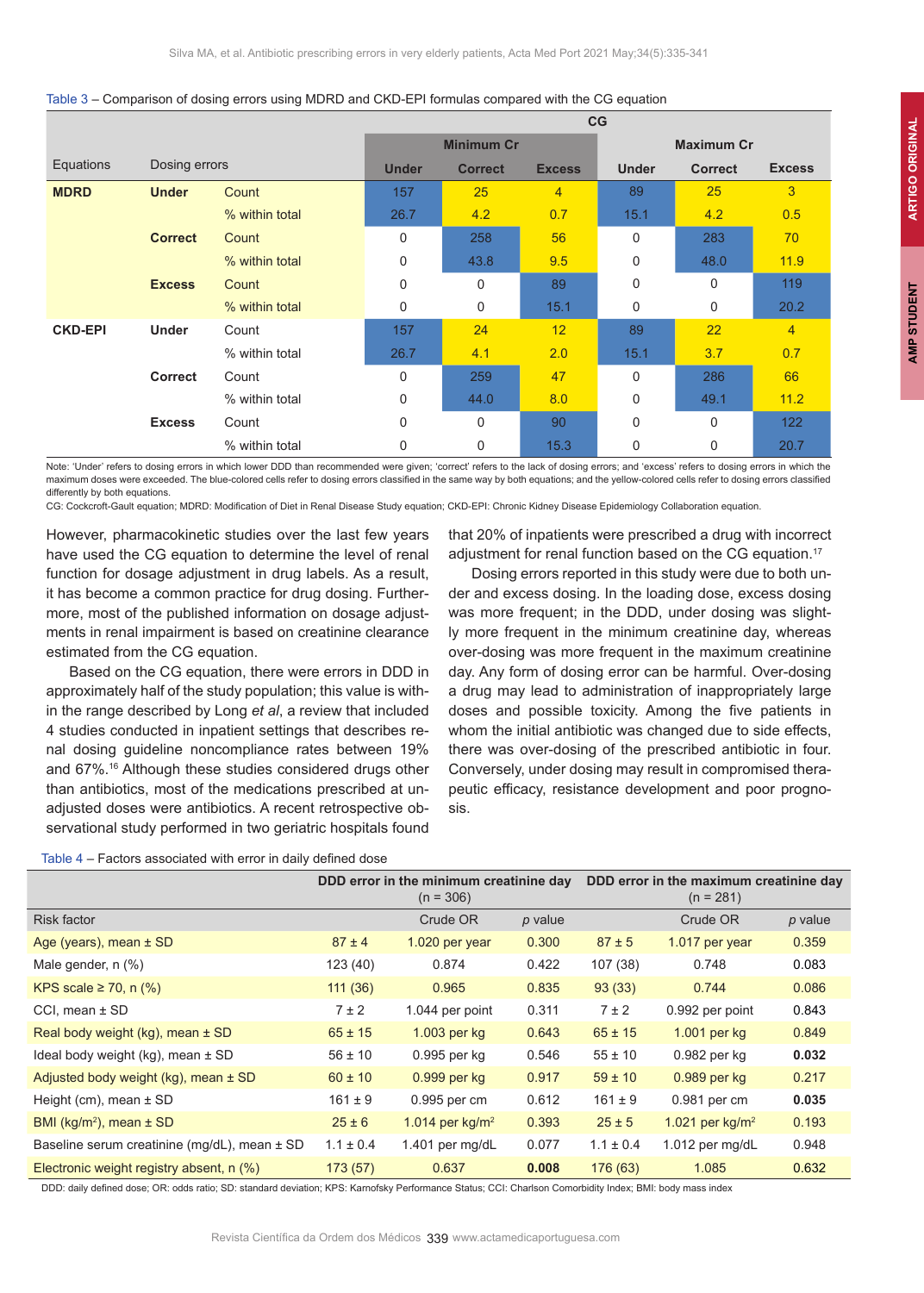When comparing CG with MDRD and CKD-EPI for the calculation of antibiotic dosing, there was a discrepancy in 14% to 16% of patients. In all these patients, if the antibiotic dosing was based on MDRD or CKD-EPI, a higher dose of antibiotic would have been recommended, because the MDRD and CKD-EPI equations overestimate creatinine clearance.17-22 However, according to the study by Delanaye *et al*, the assertion that CG must be favored because it gives systematically lower results, and thus prevents over-dosing is an oversimplification. The authors found that CKD-EPI did not always overestimate creatinine clearance since this was not true in obese geriatric patients.<sup>23</sup> Also, new creatinine-based GFR estimating equations have been reported. A recent study, in a group of patients 65 years and older, compared four equations – including the CKD-EPI equation – with the reference inulin-measuring method. The authors found that none of the equations had a better diagnostic performance and that each equation had limitations regarding accuracy. $24$  Thus, for patients with extreme characteristics, like those with morbid obesity, one may opt for a specific equation for an optimum result, while for common patients, the CG equation is more practical because it is already established in clinical practice with good results and there is no compelling evidence supporting change (either clinical benefits or pharmacokinetic evidence). In light of these findings, the use of the MDRD or CKD-EPI equations interchangeably with the CG equation in drug dosing cannot be advocated.17-22

This study also focused on risk factors for antibiotic prescribing errors for which no systematic risk factors were found.

This study has some limitations. In order to audit antibiotic prescribing and its adequacy to renal function, dosages that did not follow the recommended guidelines were determined. However, it would have been important to assess the consequences of dosing errors in clinical practice. Concerning excess dosing, antibiotic modifications motivated by side effects were determined. However, the presence of side effects should have been assessed in every patient and not only in situations of antibiotic switch. Therefore, it is possible that adverse drug events related to prescribing errors were missed. Moreover, side effects should have been further characterized. In the case of under dosing, indices of therapeutic failure should have been searched.

Another important limitation was that neither the glomerular filtration rate nor the antibiotic serum concentration were measured, which would have been the gold standard, but being a retrospective study, this was not possible to obtain and, at the moment, only the serum levels of aminoglycosides and vancomycin can be assessed in our hospital.

As GFR was not directly measured, it was not possible to assess which equation was more accurate in estimating renal function in this group of very elderly patients. Thus, the present analysis was based solely on the comparison of estimated values.

Patients with acute illness frequently present altered

pharmacokinetics either in absorption, distribution, metabolism and/or elimination, meaning that antibiotic dosing is challenging in this population and should be individualized. Since assessment of serum antibiotic levels for most antibiotics are not available, clinicians have to resort to other methods. The recommendation in acute kidney injury (AKI) is to use the trend in serum creatinine over several measurements – that is difficult to operate in a common ward and more feasible in high dependency or intensive care units, where the standard is the measure of creatinine clearance using its serum and urinary concentration, which is not possible for all hospitalized patients under antibiotic therapy and AKI. Therefore, dosage adjustments should be cautious and adjusted to the clinical scenario.

This study has a number of strengths. It included only very elderly patients, a particularly vulnerable segment of the population, in which adverse drug events are extremely common. Official dosing guidelines for renal impairment often disregard elderly patients as, in general, their inclusion in clinical studies is limited. Furthermore, this study only included antibiotics, a class of drugs widely used in clinical practice, associated with a high rate of adverse drug events. Finally, in order to ensure data was consistent, a large group of patients was studied.

### **CONCLUSION**

In this population of very old patients there was an excellent correlation of CG with MDRD and CKD-EPI for different levels of renal impairment. The GFR calculated by MDRD and CKD-EPI equations overestimates creatinine clearance calculated by CG equation, and they estimate different things. Therefore, the use of the MDRD or CKD-EPI equations interchangeably with the CG equation in drug dosing cannot be advocated. Using the CG equation for drug dosing may be a safer and easier practice, especially in the very elderly. Also, given the high rate of antibiotic dosing errors documented, further studies should be conducted to investigate underlying causes of prescribing errors.

## **PROTECTION OF HUMAN AND ANIMAL SUBJECTS**

The authors declare that the research procedures were performed according to the regulations of the institution's ethics committee and the Code of Ethics of the World Medical Association (Declaration of Helsinki).

# **PROTECTION OF HUMAN AND ANIMAL SUBJECTS CONFIDENTIALITY OF DATA**

The authors declare that they have followed the protocols of their work center regarding the publication of data from patients.

# **CONFLICT OF INTEREST**

No conflict of interest has been declared by any author.

#### **FUNDING**

No financial support was received by any author.